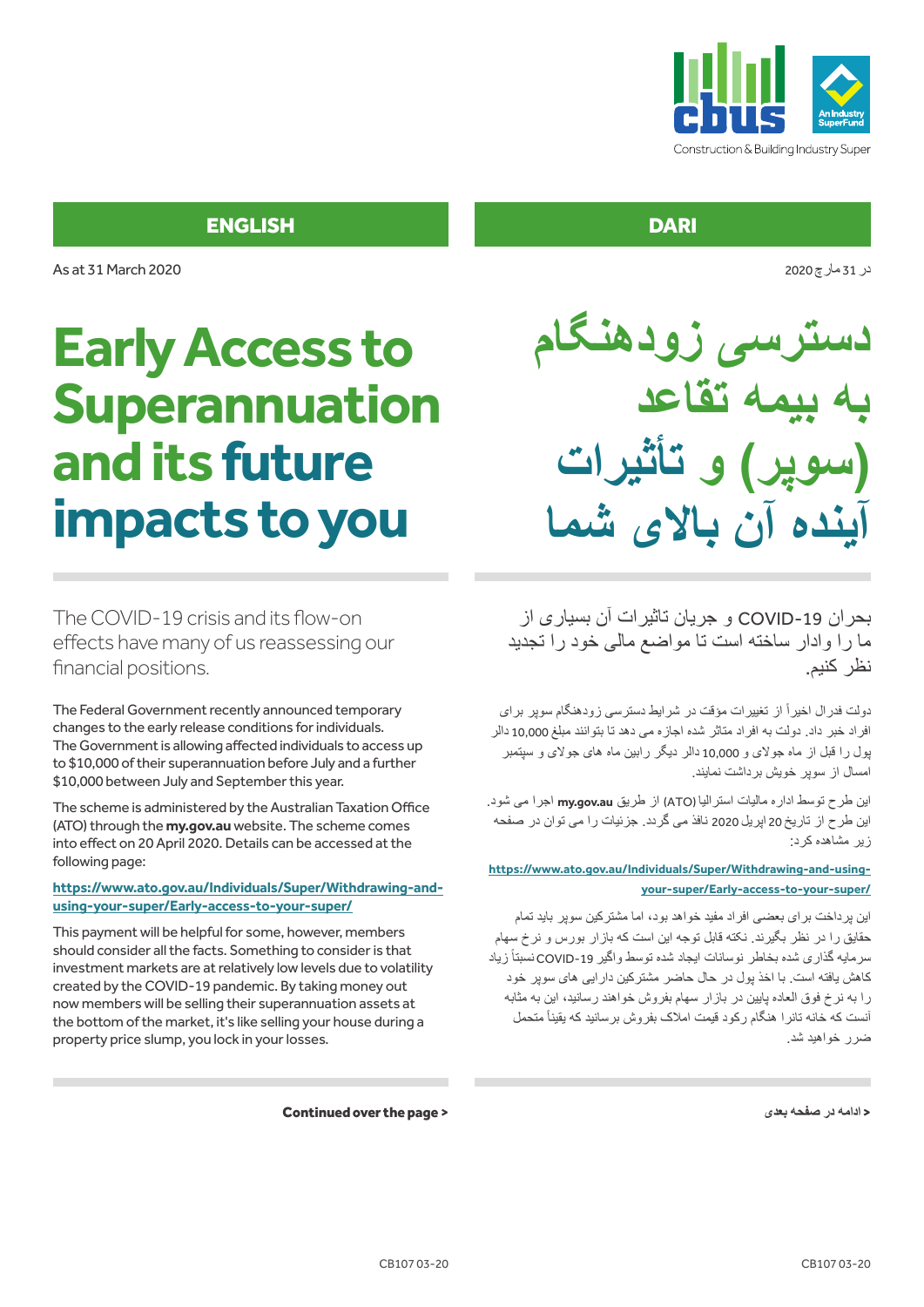

#### >**ادامه در صفحه بعدی**

این محاسبه بطور نمونه و بر اساس فرضیات خاص ارائه شده است بشمول اما نه محدود به: 1. گزینه رشد فرضی (Cbus MySuper) را در مرحله افزوده شدن فرض شده است.

.2 پوشش بیمه فرضی 4 واحد را برای مشترکین فرض می کند.

.3 نرخ افرایش شاخص قیمت اجناس مصرفی )CPI )را 2.5% و سطح زندگی را 1% در سال فرض می کند.

عملکرد گذشته یک شاخص قابل اعتماد برای عملکرد آینده نیست. قبل از هرگونه تصمیم گیری مالی باید به وضعیت مالی، اهداف و الزامات مالی خود توجه کنید.

Continued over the page >

The calculation is provided for illustration purpose and is based on certain

1. Assumes default Growth (Cbus MySuper) option during the accumulation

3. Assumes long-term CPI at 2.5% and rise in living standard at 1% p.a. Past performance is not a reliable indicator of future performance. You should look at your own financial position, objectives and requirements

assumptions including, but not limited to, the following:

2. Default insurance cover of 4 units for Manual members.

before making any financial decisions.

phase.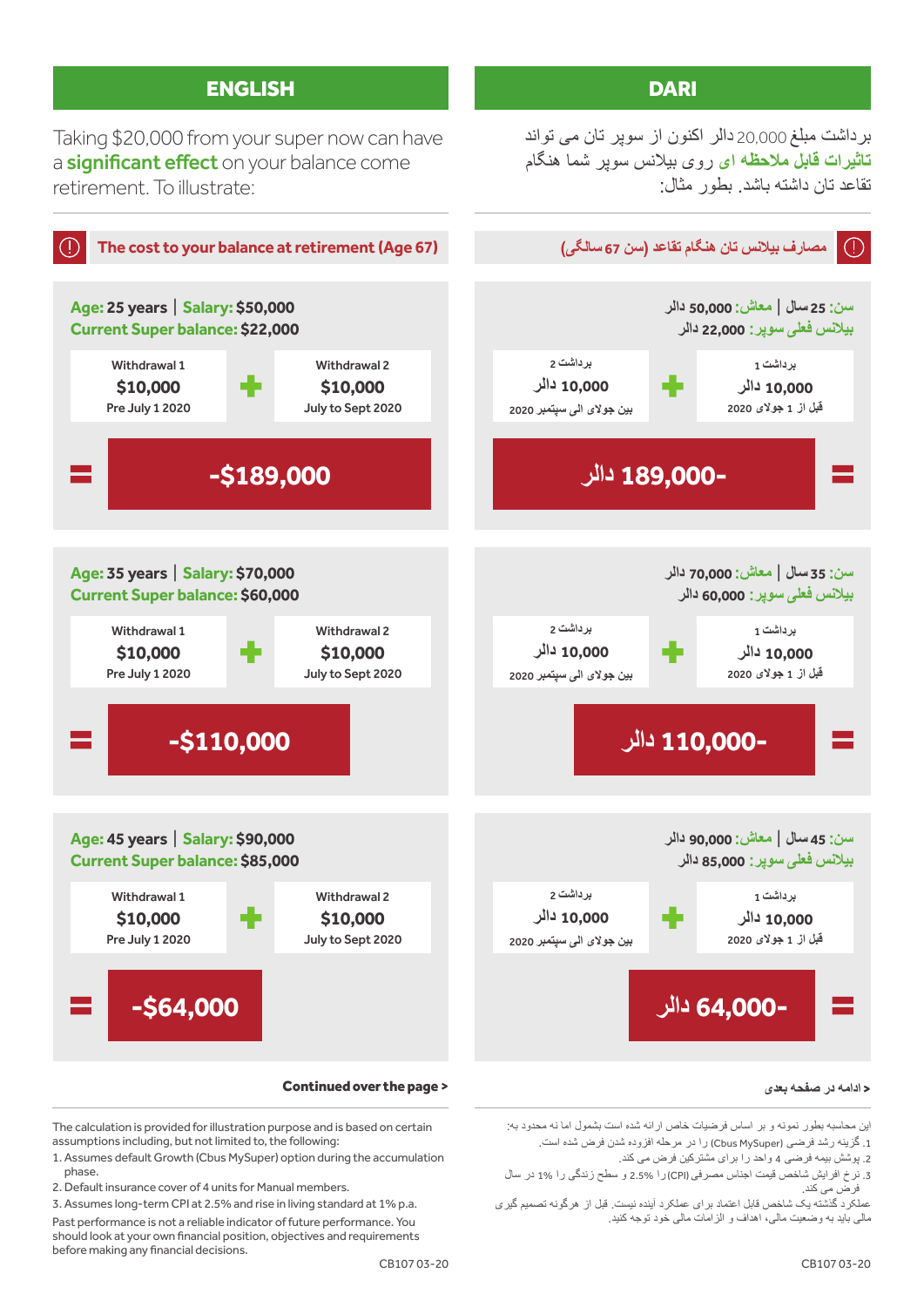### ENGLISH

# **Consider your Insurance Cover**

The insurance most members get through Cbus provides ongoing financial protection and security for you and your family. If you withdraw your super and your balance gets too low, you may not be able to cover the costs of your insurance and this cover will stop.

# **Other Potential Financial Sources and Financial Relief**

There are a number of sources of financial assistance as industry and governments respond to the crisis. Some of these maybe a better short-term solution with less long-term impacts on your financial future.

### **Federal Government COVID-19 Support Schemes**

The Federal Government is progressively releasing financial support packages. Follow this link to find eligibility criteria and links to apply:

#### **https://www.servicesaustralia.gov.au/individuals/subjects/ affected-coronavirus-covid-19**

#### **Supplement payments of \$750**

All eligible Centrelink payment recipients will receive a \$750 payment in April 2020 and another \$750 payment in June/July 2020, payment from 13 July 2020 is subject to the member getting an eligible payment or have an eligible concession card on 10 July 2020.

#### **Jobkeeper Payment**

The federal government announced a new scheme on 30 March. Legislation is to be finalised. Click here to find out more:

#### **https://treasury.gov.au/sites/default/files/2020-03/Fact\_ sheet\_Info\_for\_Employees\_0.pdf**

#### **Loan Holidays**

It may be possible to request a temporary pause on your mortgage. Each bank will have different approaches and it may vary according to the loan product you have.

#### **Rental Assistance**

You might be eligible for rental assistance through the Federal Government's COVID response packages:

#### **https://www.servicesaustralia.gov.au/individuals/services/ centrelink/rent-assistance**

#### **Managing Debt**

If your income is disrupted, debt can become an issue that you need to manage. The National Debt helpline has easy to use resources and a counseling service.

**https://ndh.org.au/debt-problems/covid19/**

#### Continued over the page >

### **DARI**

# **پوشش بیمه خود را در نظر بگیرید**

بیمه ایکه بیشتر مشترکین از طریق Cbus دریافت می کنند، مصؤنیت و حفاظت مالی مداوم را برای شما و خانواده تان فراهم می کند. اگر از سوپر تان پول برداشت کنید و بیالنس تان زیاد پائین برود، ممکن است برای پوشش مصارف بیمه تان کافی نباشد و در نتیجه پوشش بیمه تان متوقف گردد.

# **سایر منابع بالقوه مالی و کمک های مالی**

تعدادی از منابع کمک های مالی به کمک سکتور صنعت و دولت ها در پاسخ به این بحران موجود اند. بعضی از اینها ممکن است یک راه حل کوتاه مدت بهتر با تأثیرات درازمدت کمتر باالی آینده مالی شما باشند.

### **برنامه های پشتیبانی دولت فدرال -19COVID**

دولت فدرال به تدریج بسته های پشتیبانی مالی را ارائه می کند. این لینک را برای یافتن معیارهای واجد شرایط بودن و لینک های درخواست دهی تعقیب کنید:

#### **https://www.serviceaustralia.gov.au/individuals/subjects/affectedcoronavirus-covid-19**

#### **پرداخت های مکمل 750 دالری**

تمام دریافت کنندگان واجد شرایط مساعدت های مالی Centrelink یک پرداخت را مبلغ 750 دالر در ماه اپریل 2020 و یک پرداخت 750 دالری دیگر را در ماه جوالی/سپتمبر 2020 دریافت خواهند نمود. پرداخت سر از تاریخ 13 جوالی 2020 تابع این است که مشترکین باید یک مساعدت مالی واجد شرایط را دریافت کنند یا صاحب یک کارت تخفیف واجد شرایط در تاریخ 10 جوالی 2020 بوده باشند.

#### **مساعدت مالی Jobkeeper**

دولت فدرال طرح جدیدی را در تاریخ 30 مارچ اعالم کرد. قانون نهایی می شود. برای یافتن معلومات بیشتر اینجا را کلیک کنید:

#### **https://treasury.gov.au/sites/default/files/2020-03/Fact\_sheet\_ Info\_for\_Employees\_0.pdf**

#### **تعطیل نمودن قروض**

ممکن است بتوانید یک مکث مؤقت را برای قرضه منزل تان درخواست دهید. طرز برخورد هر بانک متفاوت است و ممکن است نظر به نوع قرضه تان با شما رفتار نماید.

#### **کمک کرایه**

ممکن است واجد شرایط دریافت کمک کرایه از طریق بسته های پاسخی COVID دولت فدرال باشید:

#### **https://www.serviceaustralia.gov.au/individuals/service/centrelink/ rent-assistance**

#### **اداره کردن قروض**

اگر عاید شما مختل شود، قرضداری می تواند برایتان مشکالت ایجاد نماید که شما باید آن را مدیریت کنید. لین معلوماتی ملی قرضداری دارای منابع و خدمات مشورتی آسان است.

#### **https://ndh.org.au/debt-problems/covid19/**

>**ادامه در صفحه بعدی**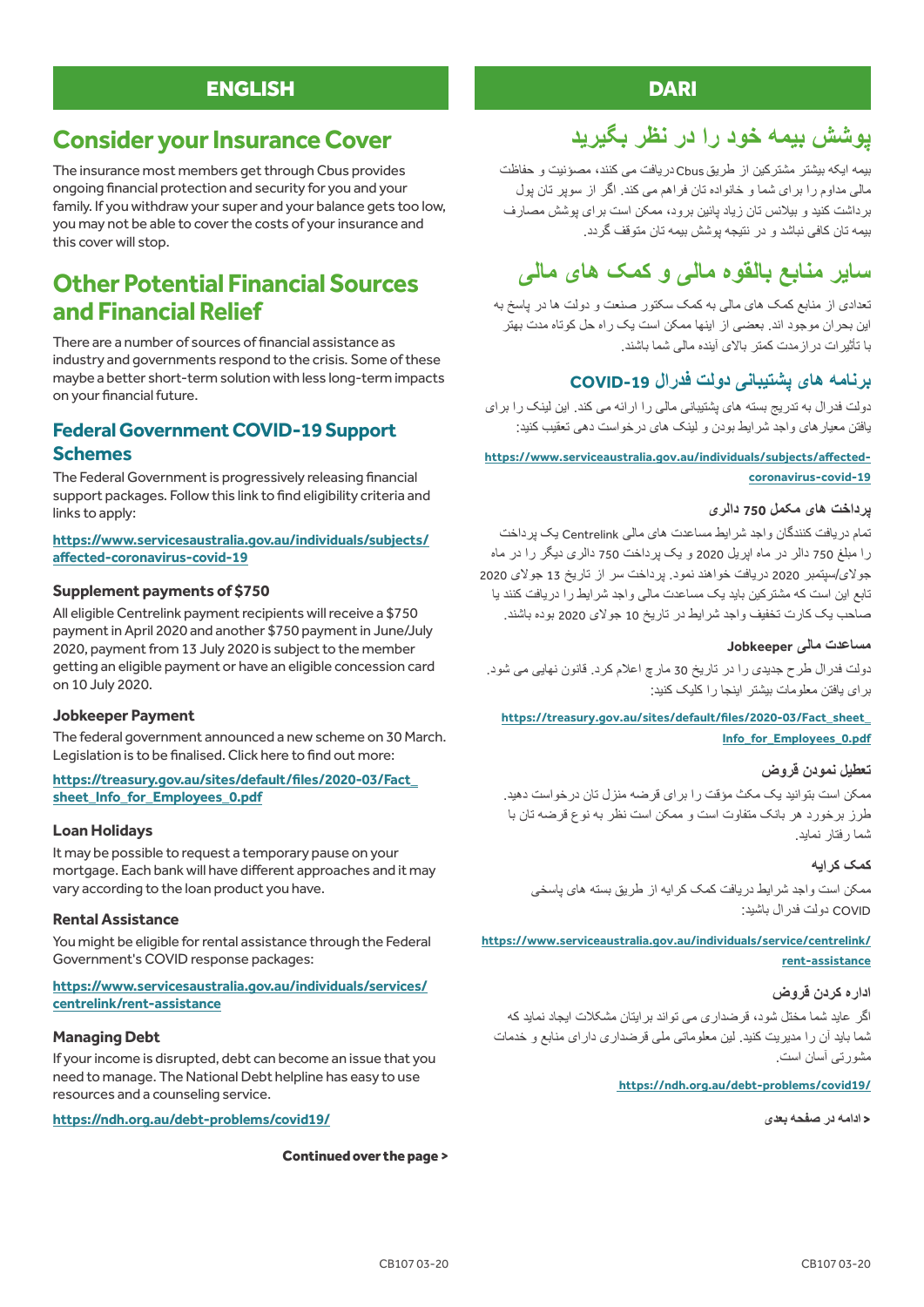## ENGLISH

### **Industry Schemes**

You may also have entitlements through your membership of various industry schemes. Please use the following websites to get the latest information. If you are a member of a Union, they can also assist with further relevant information.

| <b>Redundancy Schemes</b>           |                                                             |  |
|-------------------------------------|-------------------------------------------------------------|--|
| <b>Queensland and NT</b>            |                                                             |  |
| <b>ACIRT</b>                        | https://www.acirt.com.au/                                   |  |
| <b>BERT</b>                         | https://www.bert.com.au/                                    |  |
| <b>CIRT</b>                         | https://www.cirt.com.au/                                    |  |
| <b>MFRT</b>                         | https://www.mert.com.au/Home/                               |  |
| <b>Western Australia</b>            |                                                             |  |
| Reddifund                           | https://www.reddifund.com.au/                               |  |
| <b>ACIRT</b>                        | https://www.acirt.com.au/                                   |  |
| Protect                             | https://www.protect.net.au/                                 |  |
| <b>Victoria</b>                     |                                                             |  |
| <b>ACIRT</b>                        | https://www.acirt.com.au/                                   |  |
| <b>Incolink</b>                     | https://www.incolink.org.au/                                |  |
| Protect                             | https://www.protect.net.au/                                 |  |
| <b>Australian Capital Territory</b> |                                                             |  |
| <b>ACIRT</b>                        | https://www.acirt.com.au/                                   |  |
| <b>New South Wales</b>              |                                                             |  |
| <b>ACIRT</b>                        | https://www.acirt.com.au/                                   |  |
| <b>MERT</b>                         | https://www.mert.com.au/Home/                               |  |
| <b>South Australia</b>              |                                                             |  |
| <b>ACIRT</b>                        | https://www.acirt.com.au/                                   |  |
| <b>Birst</b>                        | https://www.birst.com.au/                                   |  |
| Protect                             | https://www.protect.net.au/                                 |  |
| <b>Tasmania</b>                     |                                                             |  |
| Incolink                            | https://www.incolink.org.au/                                |  |
| <b>Long Service Leave</b>           |                                                             |  |
| Queensland                          |                                                             |  |
| QLeave                              | https://www.gleave.gld.gov.au/                              |  |
| <b>Western Australia</b>            |                                                             |  |
| My leave                            | https://www.myleave.wa.gov.au/                              |  |
| <b>Victoria</b>                     |                                                             |  |
| Co Invest                           | https://www.coinvest.com.au/                                |  |
| <b>South Australia</b>              |                                                             |  |
| Portable leave                      | https://www.portableleave.org.au/                           |  |
| Tasmania                            |                                                             |  |
| Tasbuild                            | https://tasbuild.com.au/                                    |  |
| <b>Northern Territory</b>           |                                                             |  |
| <b>NTbuild</b>                      | http://www.ntbuild.com.au/                                  |  |
| <b>New South Wales</b>              |                                                             |  |
| Long Service Leave<br>Corporation   | https://www.longservice.nsw.gov.au/                         |  |
| <b>Australian Capital Territory</b> |                                                             |  |
| <b>ACT Leave</b>                    | https://actleave.act.gov.au/<br>construction/workers/claims |  |

#### Continued over the page >

### DARI

### **طرح های سکتور صنعت**

ممکن است شما مستحق دریافت کمک ها از طریق عضویت تان در طرح های مختلف صنعت نیز باشید. لطفاً بر ای دریافت آخرین معلومات از ویب سایت های زیر استفاده کنید. اگر شما عضو یک اتحادیه باشید، آنها همچنین می توانند معلومات مربوطه بیشتر را در دسترس تان قرار دهند.

|                                                             | <mark>طرح های اضافه بست شدن</mark>        |  |
|-------------------------------------------------------------|-------------------------------------------|--|
|                                                             | <b>NT و Queensland</b>                    |  |
| https://www.acirt.com.au/                                   | <b>ACIRT</b>                              |  |
| https://www.bert.com.au/                                    | <b>BERT</b>                               |  |
| https://www.cirt.com.au/                                    | <b>CIRT</b>                               |  |
| https://www.mert.com.au/Home/                               | <b>MERT</b>                               |  |
|                                                             | <b>Western Australia</b>                  |  |
| https://www.reddifund.com.au/                               | Reddifund                                 |  |
| https://www.acirt.com.au/                                   | <b>ACIRT</b>                              |  |
| https://www.protect.net.au/                                 | Protect                                   |  |
|                                                             | <b>Victoria</b>                           |  |
| https://www.acirt.com.au/                                   | <b>ACIRT</b>                              |  |
| https://www.incolink.org.au/                                | Incolink                                  |  |
| https://www.protect.net.au/                                 | Protect                                   |  |
|                                                             | <b>Australian Capital Territory</b>       |  |
| https://www.acirt.com.au/                                   | <b>ACIRT</b>                              |  |
|                                                             | <b>New South Wales</b>                    |  |
| https://www.acirt.com.au/                                   | <b>ACIRT</b>                              |  |
| https://www.mert.com.au/Home/                               | <b>MERT</b>                               |  |
|                                                             | <b>South Australia</b>                    |  |
| https://www.acirt.com.au/                                   | <b>ACIRT</b>                              |  |
| https://www.birst.com.au/                                   | <b>Birst</b>                              |  |
| https://www.protect.net.au/                                 | Protect                                   |  |
|                                                             | <b>Tasmania</b>                           |  |
| https://www.incolink.org.au/                                | Incolink                                  |  |
|                                                             | رخصت <i>ی</i> طولان <i>ی</i> خد <u>مت</u> |  |
|                                                             | <b>Queensland</b>                         |  |
| https://www.gleave.gld.gov.au/                              | QLeave                                    |  |
|                                                             | <b>Western Australia</b>                  |  |
| https://www.myleave.wa.gov.au/                              | My leave                                  |  |
|                                                             | <b>Victoria</b>                           |  |
| https://www.coinvest.com.au/                                | Co Invest                                 |  |
|                                                             | South Australia                           |  |
| https://www.portableleave.org.au/                           | Portable leave                            |  |
|                                                             | <b>Tasmania</b>                           |  |
| https://tasbuild.com.au/                                    | Tasbuild                                  |  |
|                                                             | <b>Northern Territory</b>                 |  |
| http://www.ntbuild.com.au/                                  | <b>NThuild</b>                            |  |
|                                                             | <b>New South Wales</b>                    |  |
| https://www.longservice.nsw.gov.au/                         | Long Service Leave<br>Corporation         |  |
| <b>Australian Capital Territory</b>                         |                                           |  |
| https://actleave.act.gov.au/<br>construction/workers/claims | <b>ACT Leave</b>                          |  |

>**ادامه در صفحه بعدی**